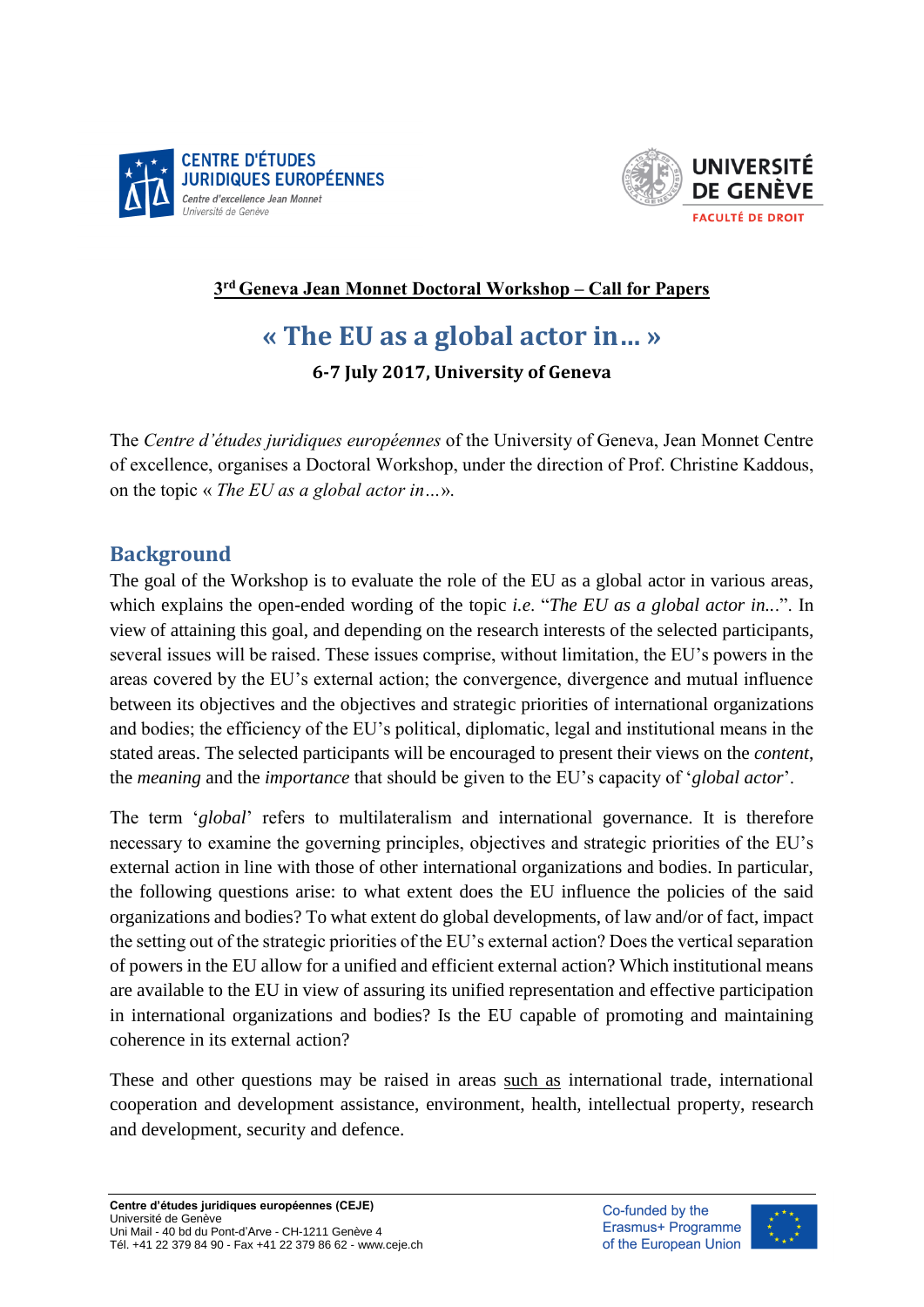The term '*global*' also refers to the EU's bilateral or multilateral relations which are affected by global situations. The refugee crisis provides an example on this point, in so far as it raised issues linked to the development of the EU's bilateral relations with third countries, namely Turkey. Circumstances of fact having triggered global responses raise the issue of the steps taken by the EU, namely in the field of the neighbourhood and enlargement policy, as well as in the field of humanitarian aid.

The term '*actor*' refers to the weight of the EU on a global scale. Although, by virtue of Art. 21 TEU, the EU "*shall promote multilateral solutions to common problems*", its contribution to the resolution of '*common problems*' is variable. Studies relative to the EU's negotiation power and capacity to promote its principles and values, both in bilateral and multilateral relations, allow for the distinguishing between areas in which the EU's external action is fully efficient, from areas in which the said action can be further reinforced or unified.

The selected speakers will be encouraged to present their views on the *substantial* and *institutional* aspects of the EU's external action, on the convergence and possible divergence between the goals pursued by the EU and those pursued by other international organizations and bodies. They will, moreover, be expected to analyze the main issues linked to the political, economic, diplomatic and/or institutional aspects of the EU's external action, namely in the following areas:

- **I. International Trade**
- **II. Intellectual Property**
- **III. Neighborhood and Enlargement Policy**
- **IV. International Cooperation and Development assistance**
- **V. Health**
- **VI. Humanitarian Aid**
- **VII. Promotion of democratic values and principles**
- **VIII. Research and Development**
- **IX. Security and Defense**
- **X. Environment (climate change, water protection…)**
- **XI. Conflict Management**
- **XII. Migration**
- **XIII. Consumer Protection**

## **Conditions for submission**

The *Centre d'études juridiques européennes* of the University of Geneva is pleased to welcome PhD students and young scholars to the Workshop, which will be attended by Professors and practitioners active in the relevant fields .

Interested PhD students and young scholars should submit Proposal summaries, **in English only**, of 3000 characters (approximately one page). The points raised under 'Background' (*supra*) should provide guidance on the content of the submissions.